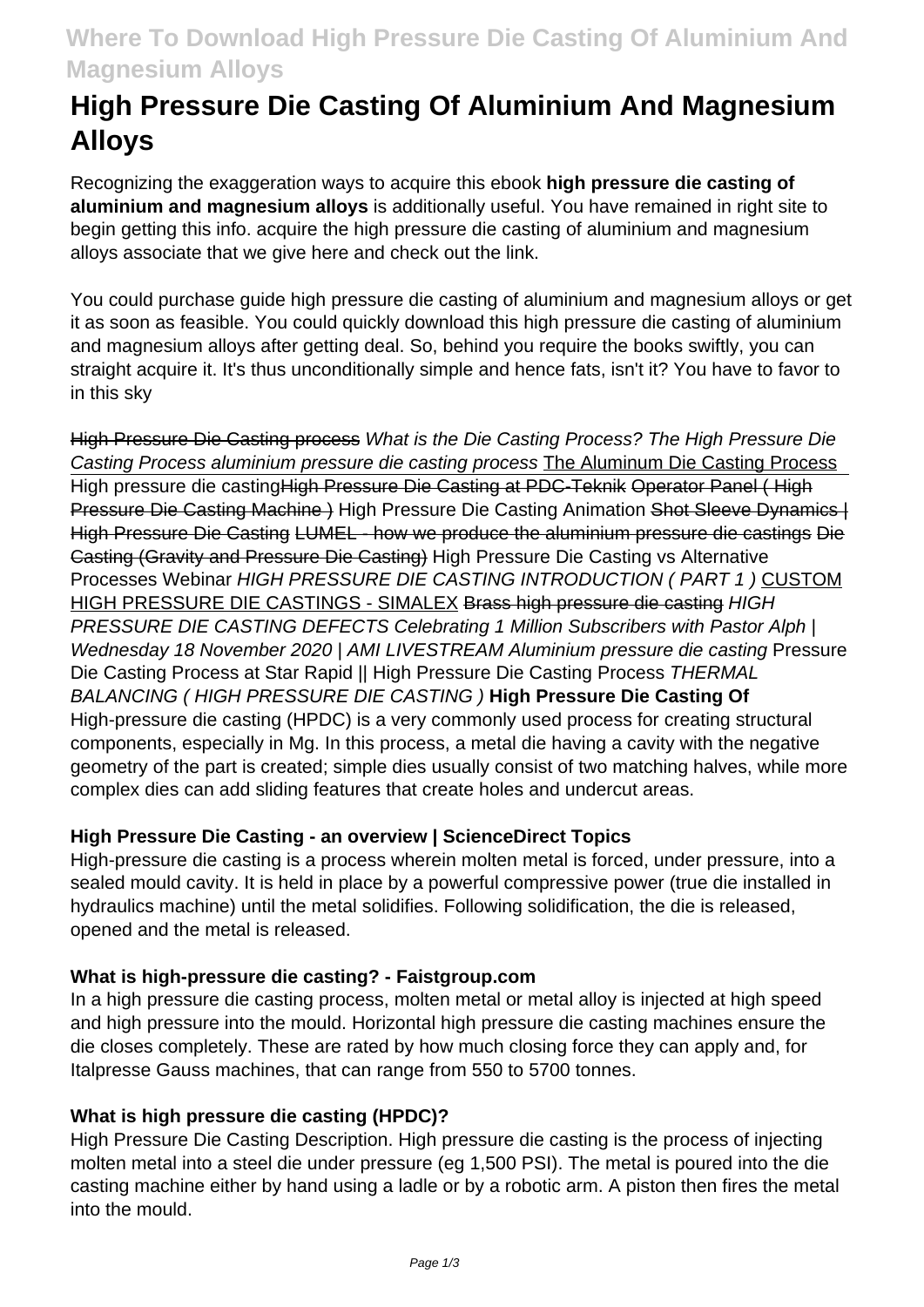## **Where To Download High Pressure Die Casting Of Aluminium And Magnesium Alloys**

## **Carlton Die Casting High Pressure Die Casting - Carlton ...**

The high pressure die casting process is a fast, precise method of creating components made from aluminium or zinc. It's favoured, in particular, by advanced industries which have very specific requirements over appearance, dimensional tolerances and lightweight components. How does high pressure die casting work?

### **High Pressure Die Casting Advantages & Disadvantages**

High pressure die casting provides the shortest route from molten metal to completed component, by injecting molten metal into a hardened steel mould and allowing it to solidify under pressure before ejection. The process allows fast, precise, cost effective production of aluminium or zinc die castings, meeting the needs of hi-tech industries where product appearance and dimensional tolerances are critical.

## **High Pressure Die Casting | Zinc and Aluminium Die Casting UK**

High Pressure die casting molds, sometimes referred to as high pressure die casting tooling, are made from steel hardened to withstand high temperatures and extreme pressures. There are many types of high pressure die casting tooling from simple inexpensive inserts to complete high pressure die casting dies that are dedicated to only one part.

## **What is the High Pressure Aluminum Die Casting Process ...**

Die casting is a metal casting process that is characterized by forcing molten metal under high pressure into a mould cavity. The mould cavity is created using two hardened tool steel dies which have been machined into shape and work similarly to an injection mould during the process. Most die castings are made from non-ferrous metals, specifically zinc, copper, aluminium, magnesium, lead, pewter, and tin-based alloys. Depending on the type of metal being cast, a hot- or cold-chamber machine is

### **Die casting - Wikipedia**

Die casting is a metal casting process in which molten metal is forced into a steel mold under high pressure into a mold cavity. The steel molds, known as dies, are fabricated to produce castings with intricate shapes in a manner that insures both accuracy and repeatability.

### **Die Casting Explained**

Injection moulding (U.S. spelling: injection molding) is a manufacturing process for producing parts by injecting molten material into a mould, or mold.Injection moulding can be performed with a host of materials mainly including metals (for which the process is called die-casting), glasses, elastomers, confections, and most commonly thermoplastic and thermosetting polymers.

### **Injection moulding - Wikipedia**

Pressure Die Casting Pressure die casting is a quick, reliable and cost-effective manufacturing process for production of high volume, metal components that are net-shaped have tight tolerances. Basically, the pressure die casting process consists of injecting under high pressure a molten metal alloy into a steel mold (or tool).

### **Pressure Die Casting**

Die Casting Gravity die castings are manufactured in aluminium and zinc up to a weight of 25 Kg. High pressure die castings are also manufactured in aluminium and zinc on machines ranging from 250 ton up to 725 ton. Our in-house CNC machine shop has 19 machines and enables us to offer our customers fully machined die castings ready for assembly.